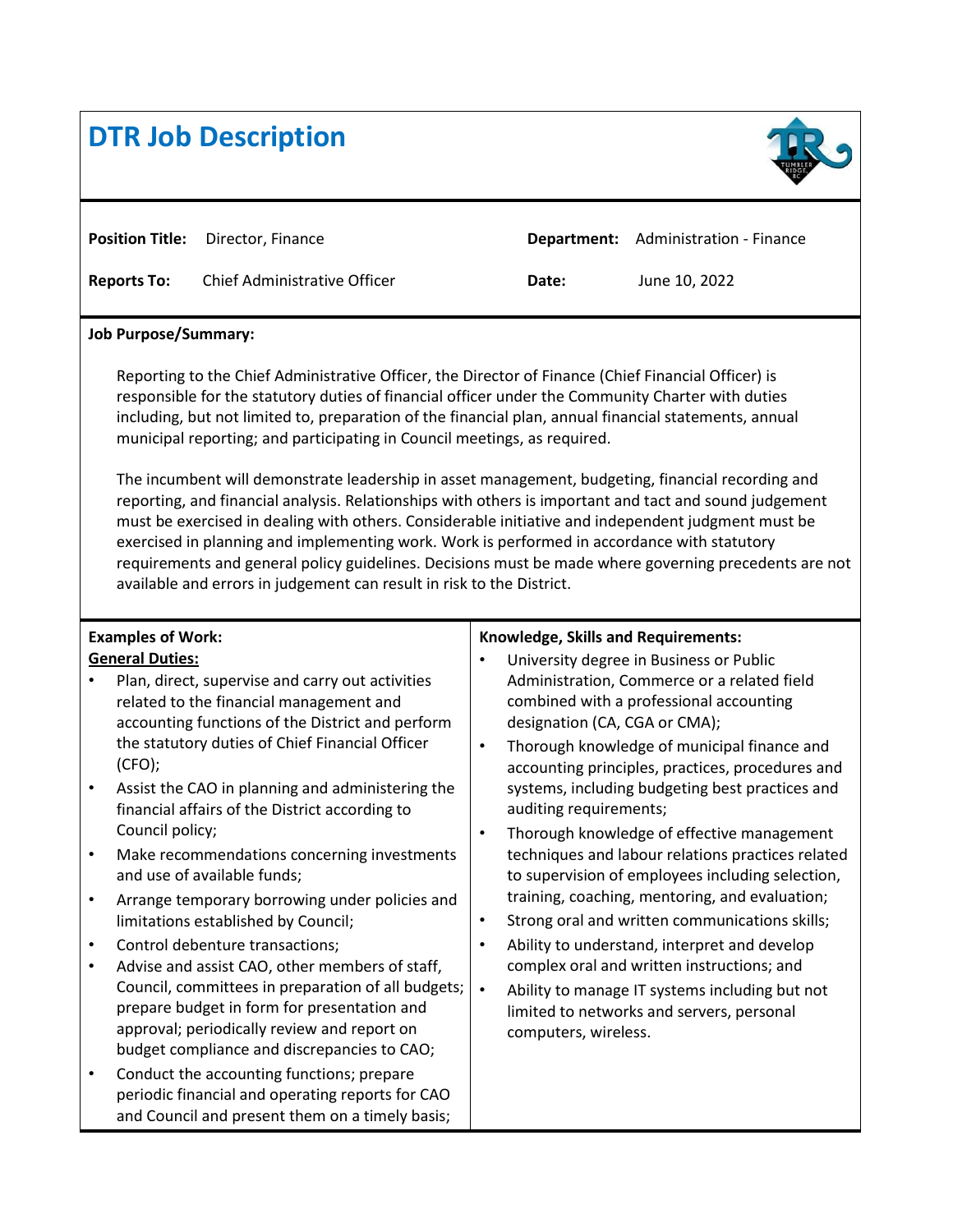| $\bullet$ | Determine and implement programs required to<br>reflect accurate cost accounting;                 | <b>Working Conditions:</b><br>Work schedule will include shift work as required to |
|-----------|---------------------------------------------------------------------------------------------------|------------------------------------------------------------------------------------|
|           | Prepare periodic financial and statistical returns<br>and reports to Council and governments; and | meet program demands.                                                              |
| $\bullet$ | Direct or conduct internal audits and checks as<br>needed.                                        | A SATISFACTORY CRIMINAL RECORD CHECK AND<br><b>CREDIT CHECK IS REQUIRED.</b>       |

#### **Other information:**

The requirements and responsibilities contained in this job description do not create a contract of employment and are not meant to be all-inclusive. They may be changed at any time at the discretion of management. Changes will not be considered a breach in employment contract.

# **Core Values:**

Every employee is expected to demonstrate commitment to the following core values:

- Safety
- Integrity
- **•** Personal Responsibility
- Team Work
- Respect
- Inclusiveness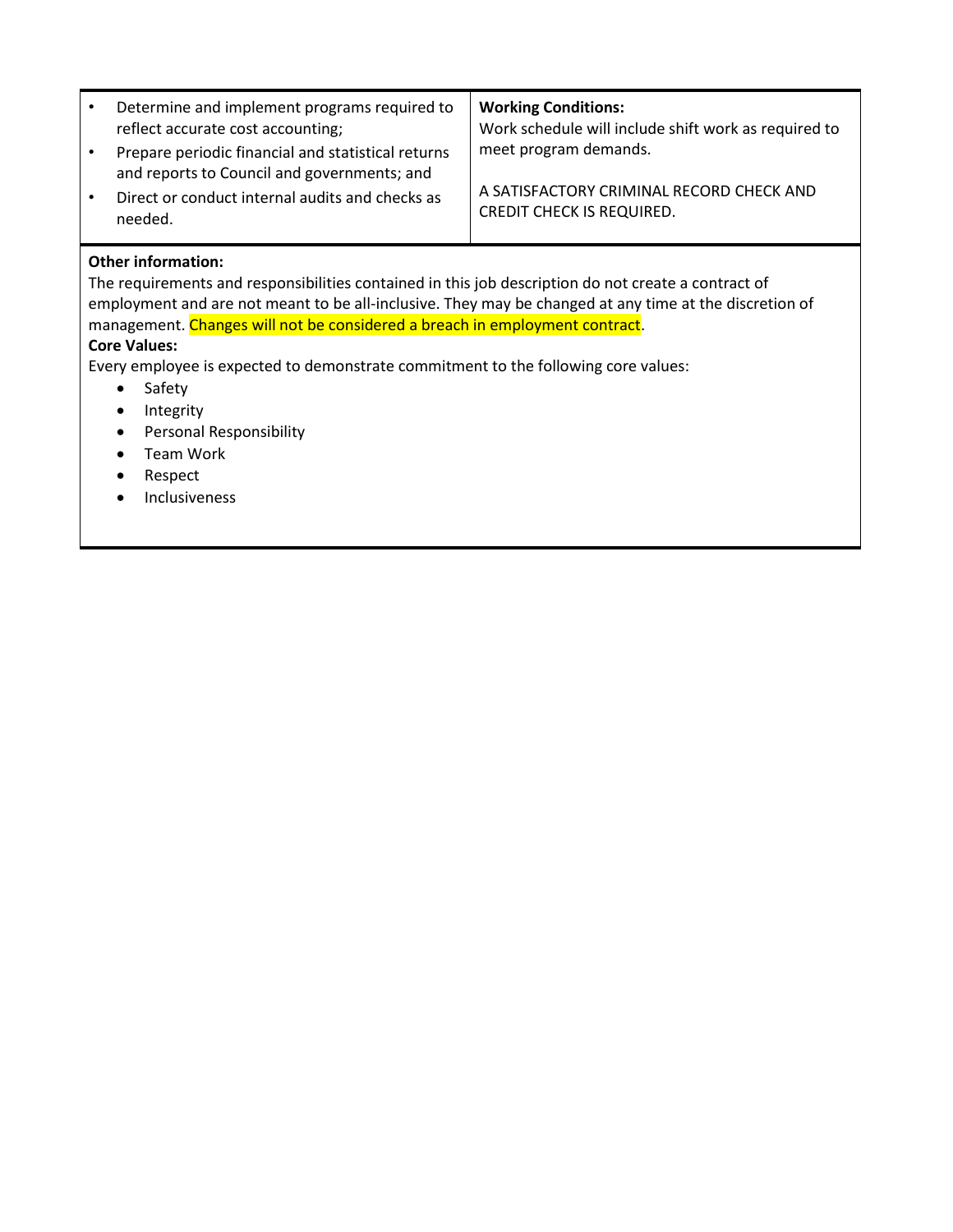- Assist and co-operate with District auditors.
- Safeguard financial assets of the District in conjunction with CAO; maintain care and custody of funds, accounting records and documents; act as signing officer.
- Ensure appropriate insurance and other protections are in place and are maintained appropriately to adequately protect the District and all its assets.
- Develop, maintain and strive to improve systems, procedures, reports, and forms related to fiscal management.
- Responsible for evaluations and recommendations concerning computer requirements, software, hardware and operating procedure.
- Responsible for enforcement proceedings in case of delinquent taxes.
- Responsible for maximizing and collection of federal and provincial grants of all types.
- Deal with the general public in an effective and courteous manner and explain and interpret statutes, regulations, policies and procedures related to functions.
- Maintain good working relations with representatives of government ministries and agencies, staff, members of council, other municipalities and organizations, and the public; and ensure that all inquiries and complaints are handled quickly and courteously.
- Prepare and submit budget estimates for functions for which responsible, and administer in accordance with budget.
- Carry out such other duties and responsibilities as may be assigned from time to time.

## **Specific Duties:**

## **Budget:**

- Coordinate with Department Heads in preparing the Provisional and Final Budgets (spring and fall).
- Correlate departmental budgets and prepare total budget (for all revenue & expenditures for all funds) for Council.
- Present the budgets to Council (with Department Heads and CAO present).
- Prepare budget worksheet (analysis) comparisons of current proposed budget with year-end actuals and budgets from other years.
- Prepare analysis as to how the budget would affect taxpayers in terms of tax rates, prepare various tax rate options, primarily at final budget time (April).
- Determine funding of capital budget expenditures.

communication devices, telecommunication systems, other peripheral devices.

 $\Box$ Knowledge of the MAIS financial software is beneficial.

## **Working Conditions:**

Will normally work the standard Monday to Friday within the hours required to ensure effective performance. As a member of the management team the CFO will be entitled to the benefits and conditions of employment as approved by Council.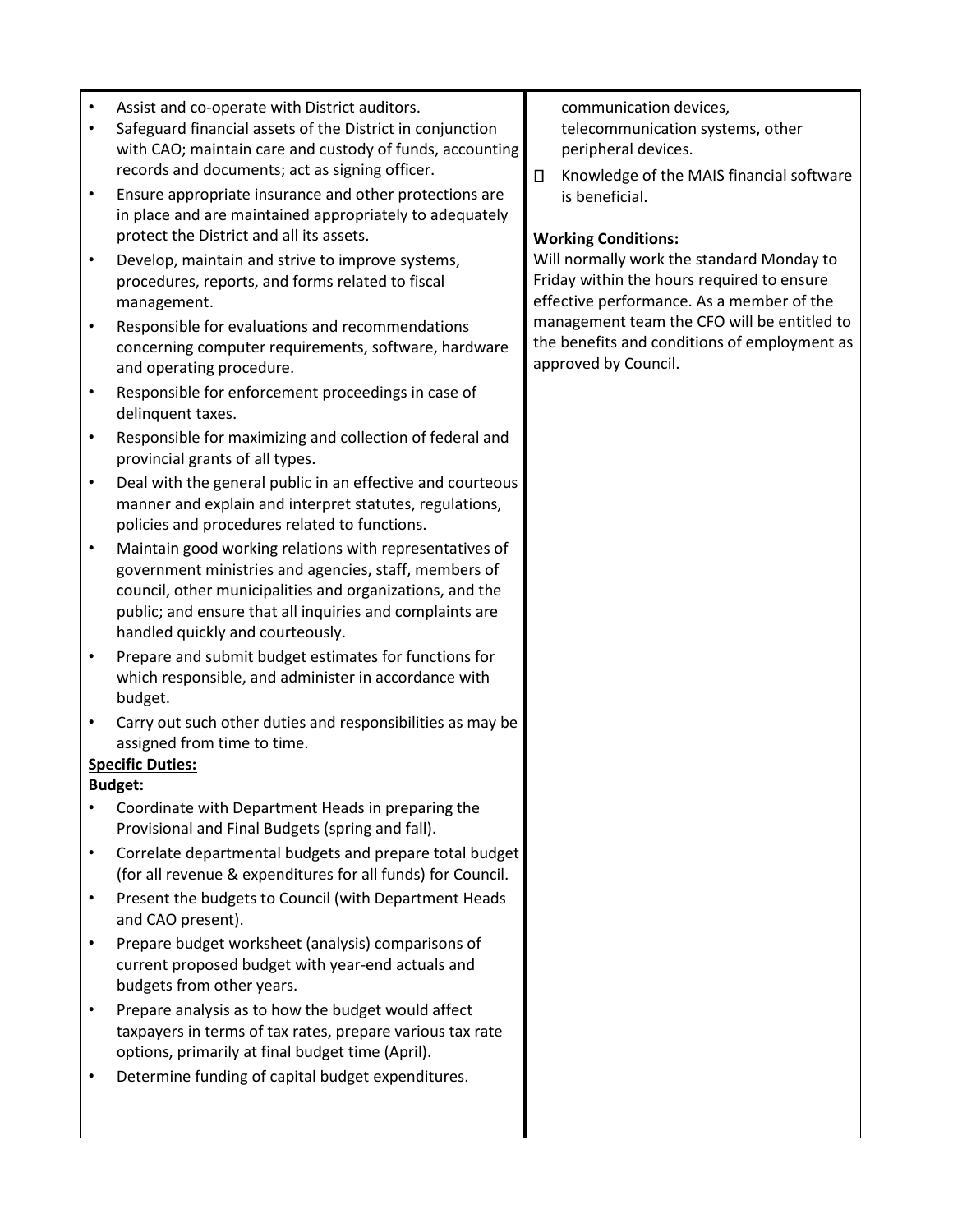• Incorporate transfers to and from other funds into budget as well as tax requisitions from other taxing authorities.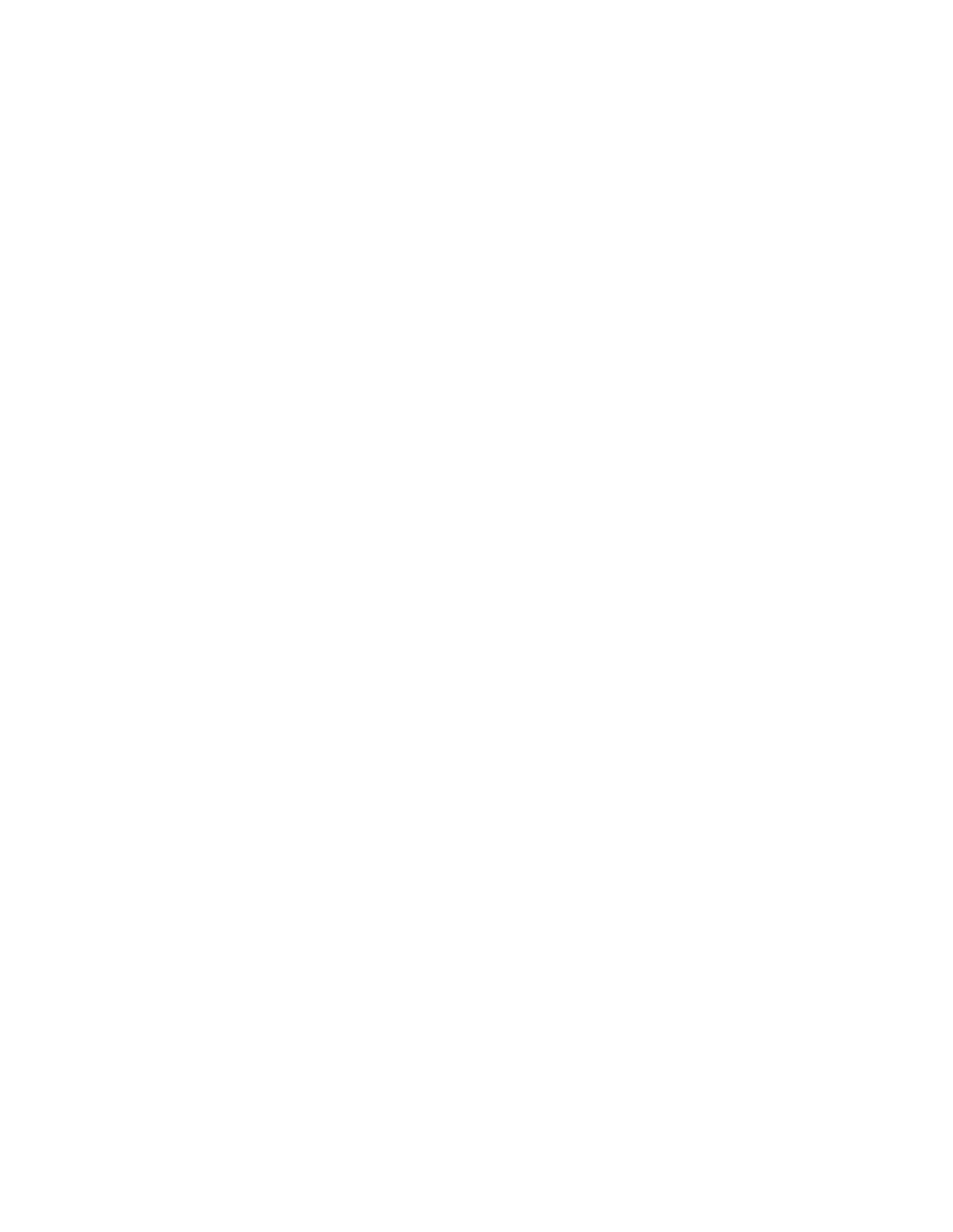| $\bullet$              | Prepare 5 year Capital Budget from information with<br>Department Heads.                                                                                                                                     |  |
|------------------------|--------------------------------------------------------------------------------------------------------------------------------------------------------------------------------------------------------------|--|
| $\bullet$              | Prepare provisional budget for Council's approval<br>(January).                                                                                                                                              |  |
| $\bullet$              | Prepare Annual budget Bylaw for Final Budget (AprilMay)                                                                                                                                                      |  |
| $\bullet$              | Prepare summary of the Final Budget for council's<br>presentation to the public (April-May).                                                                                                                 |  |
| $\bullet$              | Co-ordinate Council grants in aid requests (December);<br>organize grant presentations to Council; incorporate<br>grant requests into budget, prepare motions approving<br>release of grant funds (January). |  |
|                        | <b>Financial Statements:</b>                                                                                                                                                                                 |  |
| $\bullet$              | Analyze trial balance accounts (assets and liabilities) for<br>all funds at year end (January and February).                                                                                                 |  |
| $\bullet$<br>$\bullet$ | Prepare necessary adjusting journal entries at year end.<br>Prepare audit working papers required by auditors<br>(February).                                                                                 |  |
| $\bullet$              | Prepare year end consolidated financial statements to be<br>adopted by Council and remitted to Ministry (May) in<br>accordance with PSAAB/ICABC recommendations.                                             |  |
|                        | Input year-end financial information into Ministry's LGDE<br>program and email to Ministry (May).                                                                                                            |  |
|                        | <b>Property Taxes:</b>                                                                                                                                                                                       |  |
| $\bullet$              | Prepare tax rate bylaw (April-May).                                                                                                                                                                          |  |
| $\bullet$              | Determine tax rates from other taxing authorities from<br>their requisitions (May) if necessary.                                                                                                             |  |
| $\bullet$              | Apply approved tax rates to current B.C. Assessment<br>Authority values.                                                                                                                                     |  |
| $\bullet$              | Send out property tax notices (May).                                                                                                                                                                         |  |
| $\bullet$              | Send out property tax lists to mortgage holders (May).                                                                                                                                                       |  |
|                        | Prepare a "Notice to Taxpayers" report to be included<br>with tax notices detailing changes in tax rates from<br>previous years, etc. (May).                                                                 |  |
| $\bullet$              | Oversee the posting of tax payments and homeowner<br>claims (June onward).                                                                                                                                   |  |
| $\bullet$              | Answer property tax questions from public.                                                                                                                                                                   |  |
| $\bullet$              | Apply tax penalty on correct day.                                                                                                                                                                            |  |
|                        | Prepare amended tax notices when B.C. Assessment<br>Authority supplementary notices received and calculate<br>correct refund, if any.                                                                        |  |
| $\bullet$              | Send out second notices and 3 <sup>rd</sup> notices to property<br>owners having outstanding taxes.                                                                                                          |  |
| $\bullet$              | Oversee the updating of land title changes to property<br>tax master files.                                                                                                                                  |  |
| $\bullet$              | Perform Annual Tax Sale in Accordance with the<br>provisions in the Local Government Act and Community<br>Charter.                                                                                           |  |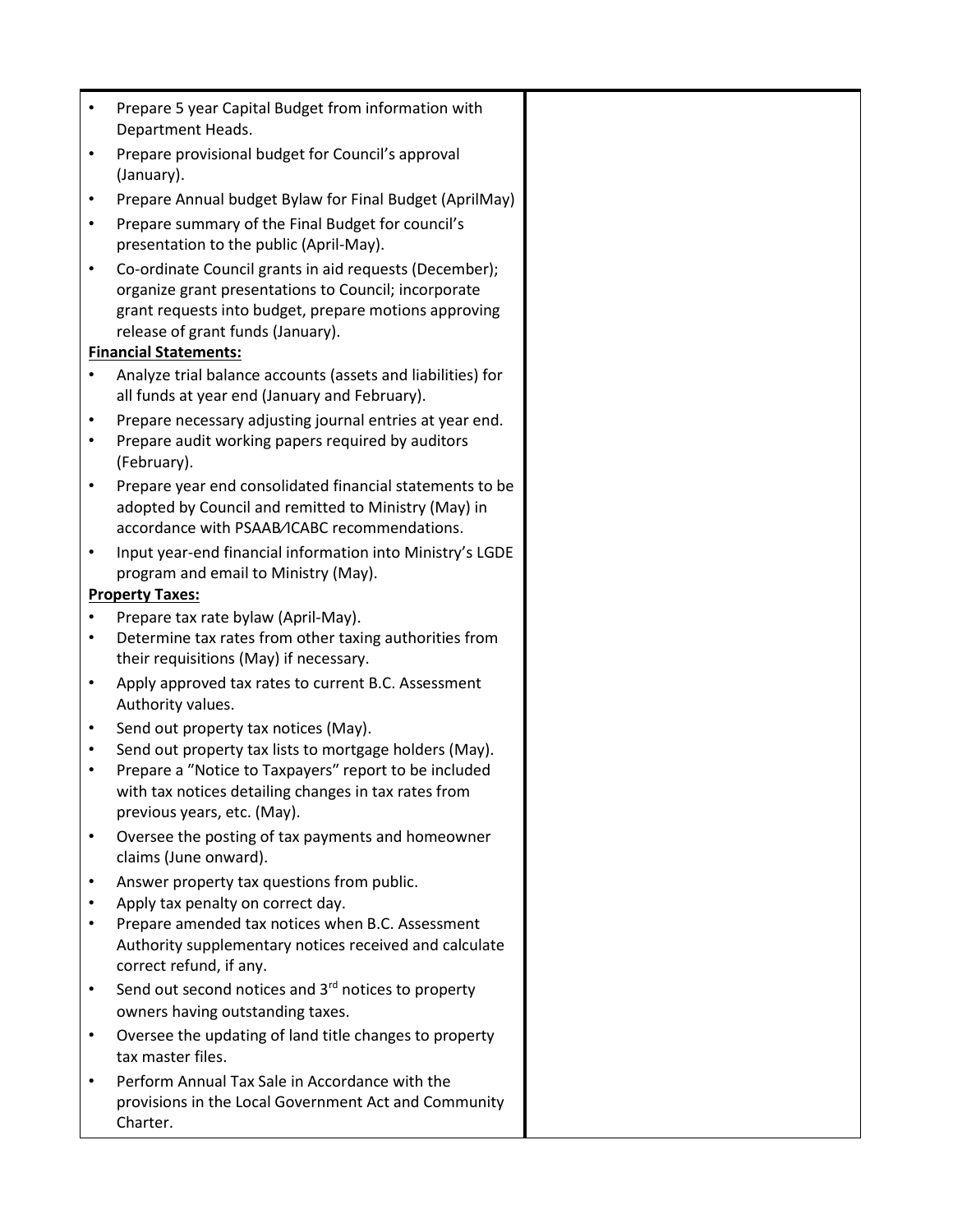| $\bullet$ | Prepare Tax Exemption Bylaw (September). |  |
|-----------|------------------------------------------|--|
|           |                                          |  |
|           |                                          |  |
|           |                                          |  |
|           |                                          |  |
|           |                                          |  |
|           |                                          |  |
|           |                                          |  |
|           |                                          |  |
|           |                                          |  |
|           |                                          |  |
|           |                                          |  |
|           |                                          |  |
|           |                                          |  |
|           |                                          |  |
|           |                                          |  |
|           |                                          |  |
|           |                                          |  |
|           |                                          |  |
|           |                                          |  |
|           |                                          |  |
|           |                                          |  |
|           |                                          |  |
|           |                                          |  |
|           |                                          |  |
|           |                                          |  |
|           |                                          |  |
|           |                                          |  |
|           |                                          |  |
|           |                                          |  |
|           |                                          |  |
|           |                                          |  |
|           |                                          |  |
|           |                                          |  |
|           |                                          |  |
|           |                                          |  |
|           |                                          |  |
|           |                                          |  |
|           |                                          |  |
|           |                                          |  |
|           |                                          |  |
|           |                                          |  |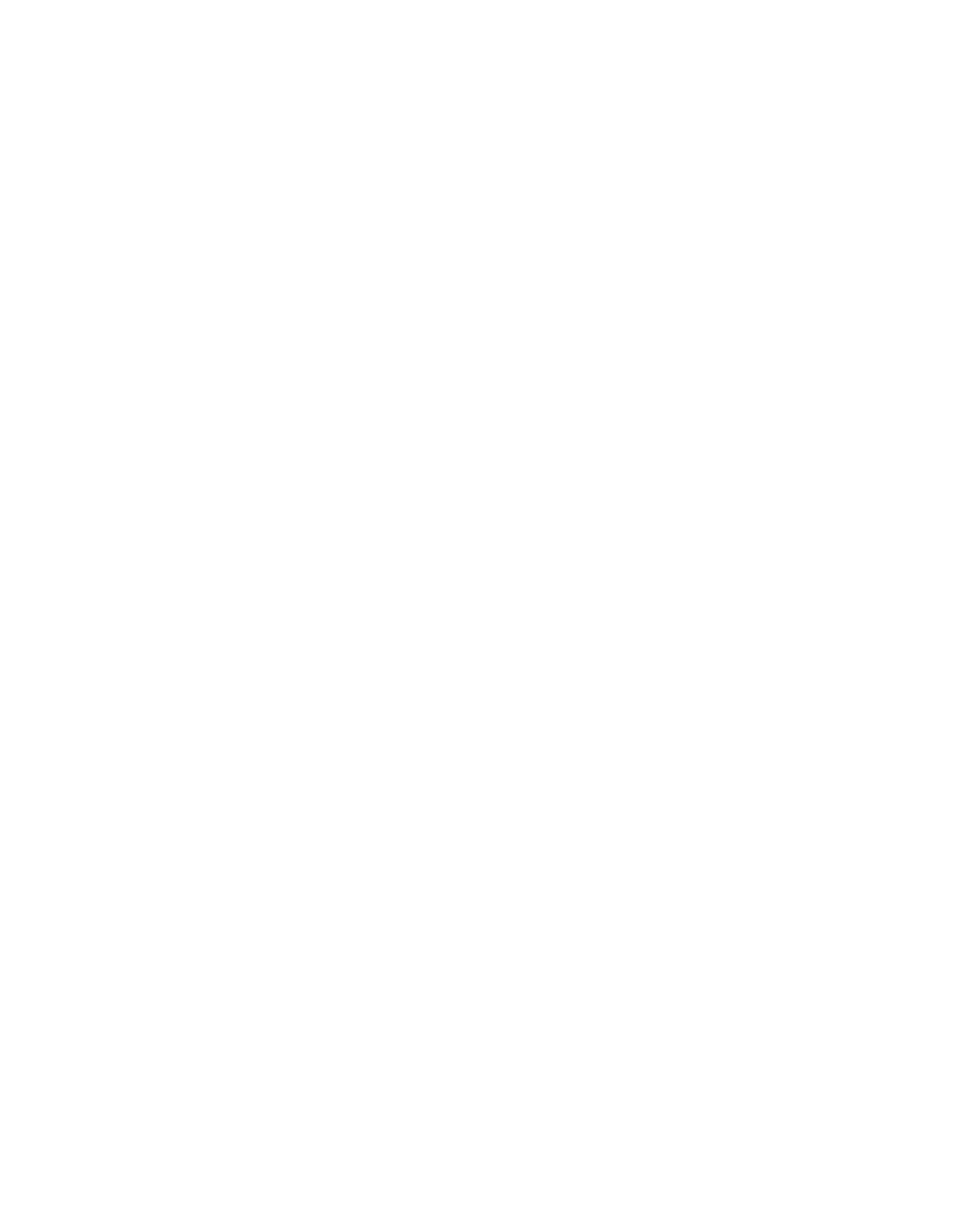| $\bullet$ | Analyze property tax roll every year to compare increases                |  |
|-----------|--------------------------------------------------------------------------|--|
|           | or decreases in assessment values for each class with                    |  |
|           | prior years, if necessary prepare appeals.                               |  |
| $\bullet$ | Input updated property tax information into Property tax                 |  |
|           | database.                                                                |  |
| $\bullet$ | Remit taxes to other taxing authorities as per rules and                 |  |
|           | regulations.                                                             |  |
| $\bullet$ | Balance property tax sub-ledger account with general                     |  |
|           | ledger account regularly.                                                |  |
| $\bullet$ | Remit grants in lieus to appropriate taxing authorities by               |  |
|           | deadlines as per BC Statutes.                                            |  |
| Cash:     |                                                                          |  |
|           | Review bank reconciliation of all accounts monthly.                      |  |
| $\bullet$ | Redeem and invest excess moneys as allowed by the                        |  |
|           | Community Charter and as necessary.                                      |  |
| $\bullet$ | Prepare cash flow statements monthly, if necessary.                      |  |
| $\bullet$ | Ensure debt payments paid on time.                                       |  |
| $\bullet$ | Correlate interim borrowing of capital projects.                         |  |
| $\bullet$ | Be involved with capital and operating leases.                           |  |
| $\bullet$ | Oversee daily deposits and daily cash postings. Grants:                  |  |
| $\bullet$ | Apply for all operating and capital grants when                          |  |
|           | necessary.                                                               |  |
| $\bullet$ | Monitor applications for Provincial Home Owner Grants                    |  |
|           | (after June) and deduct PHOG amount off of regular                       |  |
|           | school tax remittances.                                                  |  |
| $\bullet$ |                                                                          |  |
|           | Apply for Retroactive home owner grants before end of<br>February.       |  |
|           | Payroll:                                                                 |  |
|           | Oversee posting of time sheets and preparation of                        |  |
|           | payroll remittances and reports.                                         |  |
| ٠         | Review all pay remittance stubs.                                         |  |
|           | Ensure monthly payroll remittances made properly and                     |  |
|           | at correct time.                                                         |  |
| $\bullet$ |                                                                          |  |
|           | Oversee year end payroll accruals and payouts (vacation,<br>sick, etc.). |  |
|           |                                                                          |  |
|           | Ensure year-end payroll reports prepared on time<br>(February).          |  |
|           | T4 slips                                                                 |  |
|           | $\circ$                                                                  |  |
|           | Annual superannuation report o<br>$\circ$                                |  |
|           | Annual WCB final remittance <b>Accounts Payable:</b>                     |  |
| $\bullet$ | Oversee the posting of accounts payable invoices for                     |  |
|           | payments and preparation of A/P reports and cheques.                     |  |
| $\bullet$ | Ensure documentation correct and GL codes correct.                       |  |
| $\bullet$ | Authorize purchases and sign cheques.                                    |  |
| $\bullet$ | Ensure purchase order system working and internal                        |  |
|           | controls in place.                                                       |  |
|           |                                                                          |  |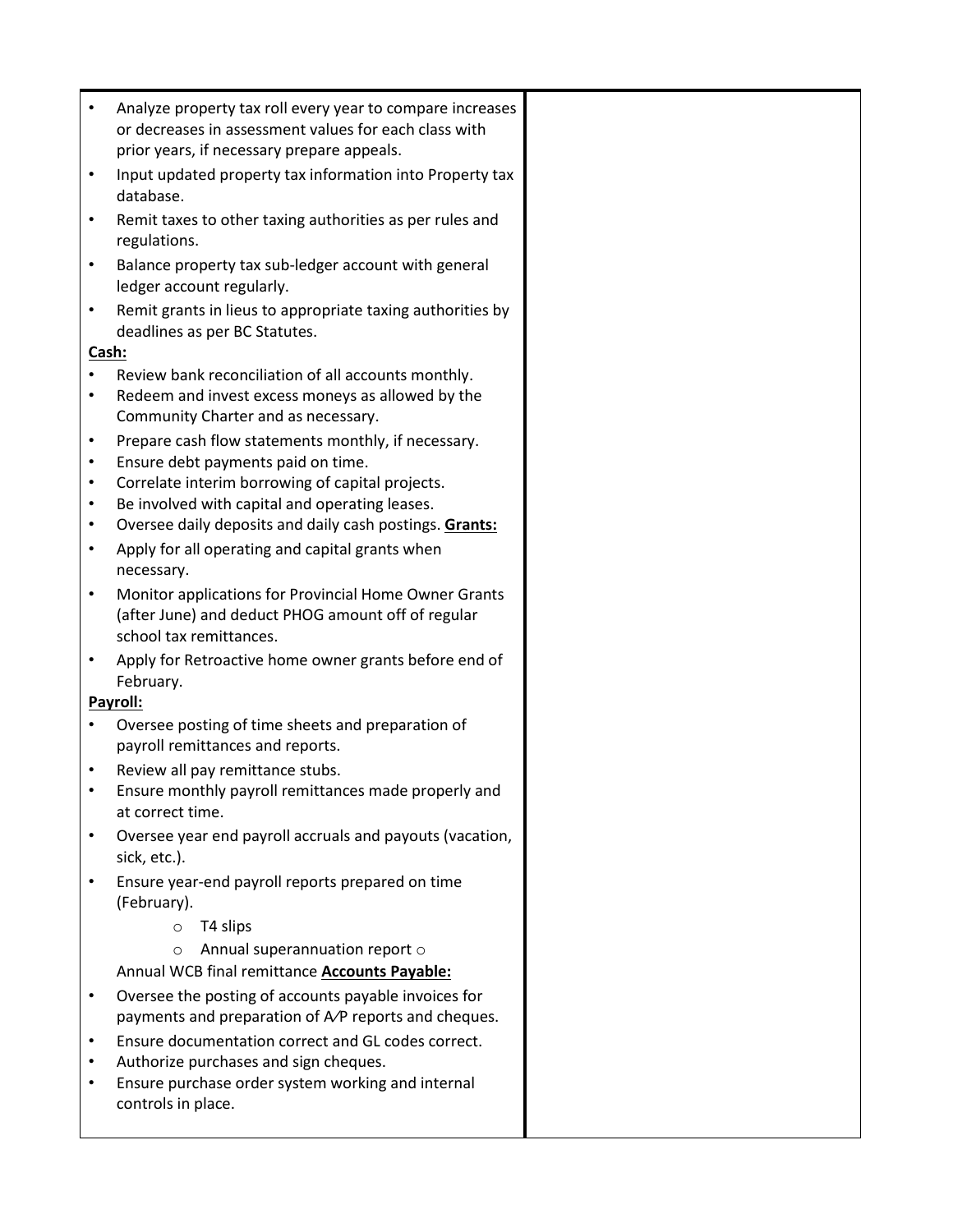• Balance accounts payable, general ledger accounts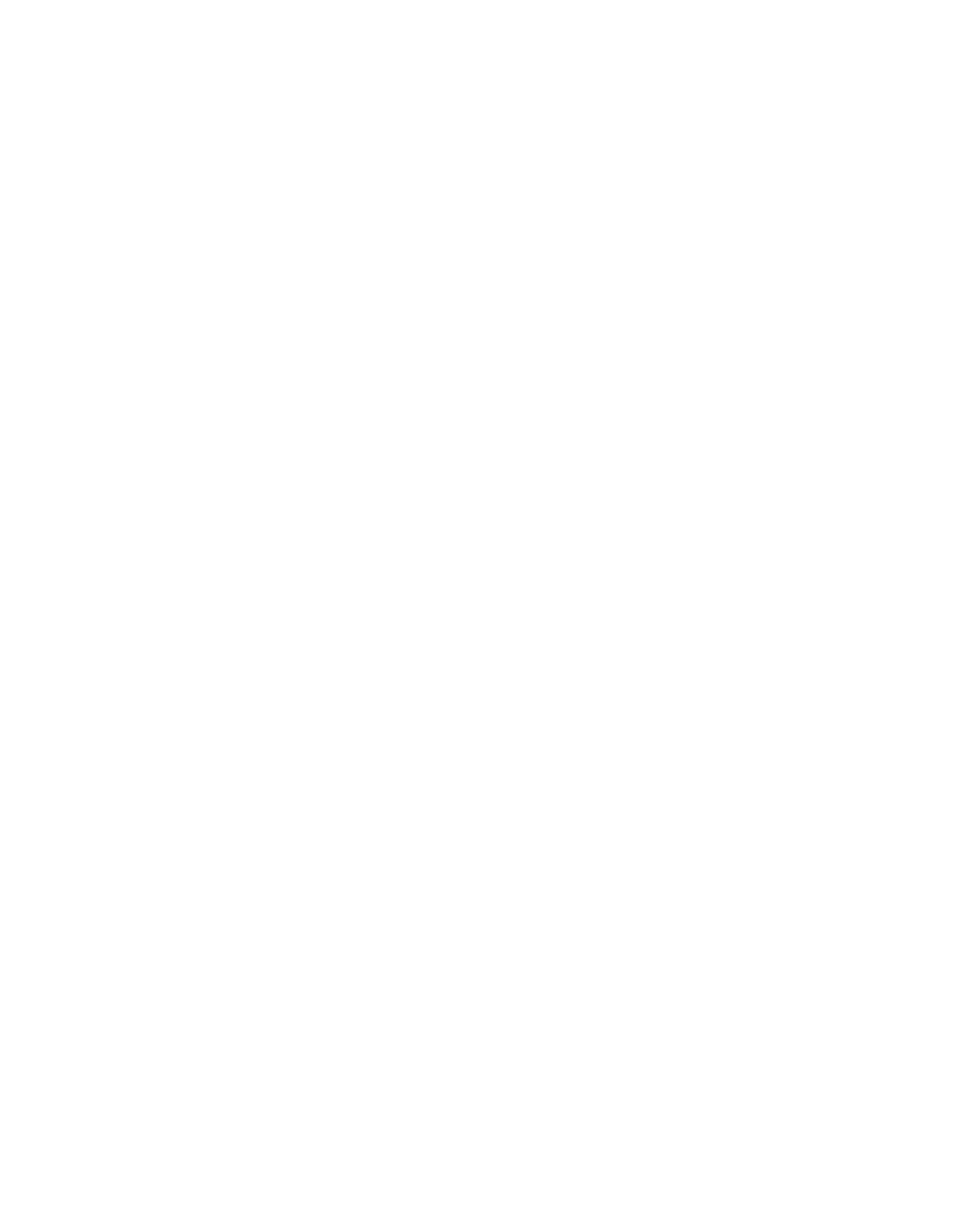regularly.

- Prepare annual HST allocations for all GL codes.
- Remit HST forms quarterly.

## **Accounts Receivable:**

- Oversee the posting of  $A/R$  invoices and preparation of AR reports.
- Review A/R trial balance regularly.
- Write letters to those having long outstanding accounts. □ Prepare annual memos of bad debts for Council.
- Balance A∕R and G∕L accounts with AR sub ledger regularly.

# **General Ledger:**

- Review detailed GL report monthly for posting error, items over budget, etc.
- Prepare adjusting journal entries as required.

# **Information Technology:**

- Manage IT systems including but not limited to networks and servers, personal computers, wireless communication devices, telecommunication systems, other peripheral devices and is the key liaison with third party software vendors and prepare adjusting journal entries as required.
- Review ongoing system needs and requirements and ensure that all systems are kept running with minimal disruptions.
- Plan upgrades cycles for software and hardware, develop IT capital and operating budget and annual work plans.
- Provide excellent customer service to all departments and users.
- Work effectively with individuals who may have limited knowledge of information technology including the provision of effective training.
- Provide the CAO and Department Heads with professional advice including analysis of issues and options relating to information technology.

## **Other:**

- Prepare monthly Finance Department report to Council including budget analysis comparing current budget to actual.
- Prepare amended budget bylaws as necessary.
- Prepare Reserve Expenditure Bylaws as necessary.
- Prepare finance related reports for the CAO throughout the year.
- Oversee activities of the Deputy Chief Financial Officer, Accounting Coordinator and Office Assistants.
- Keep up to date with changing legislation in the Local Government Act and Community Charter.